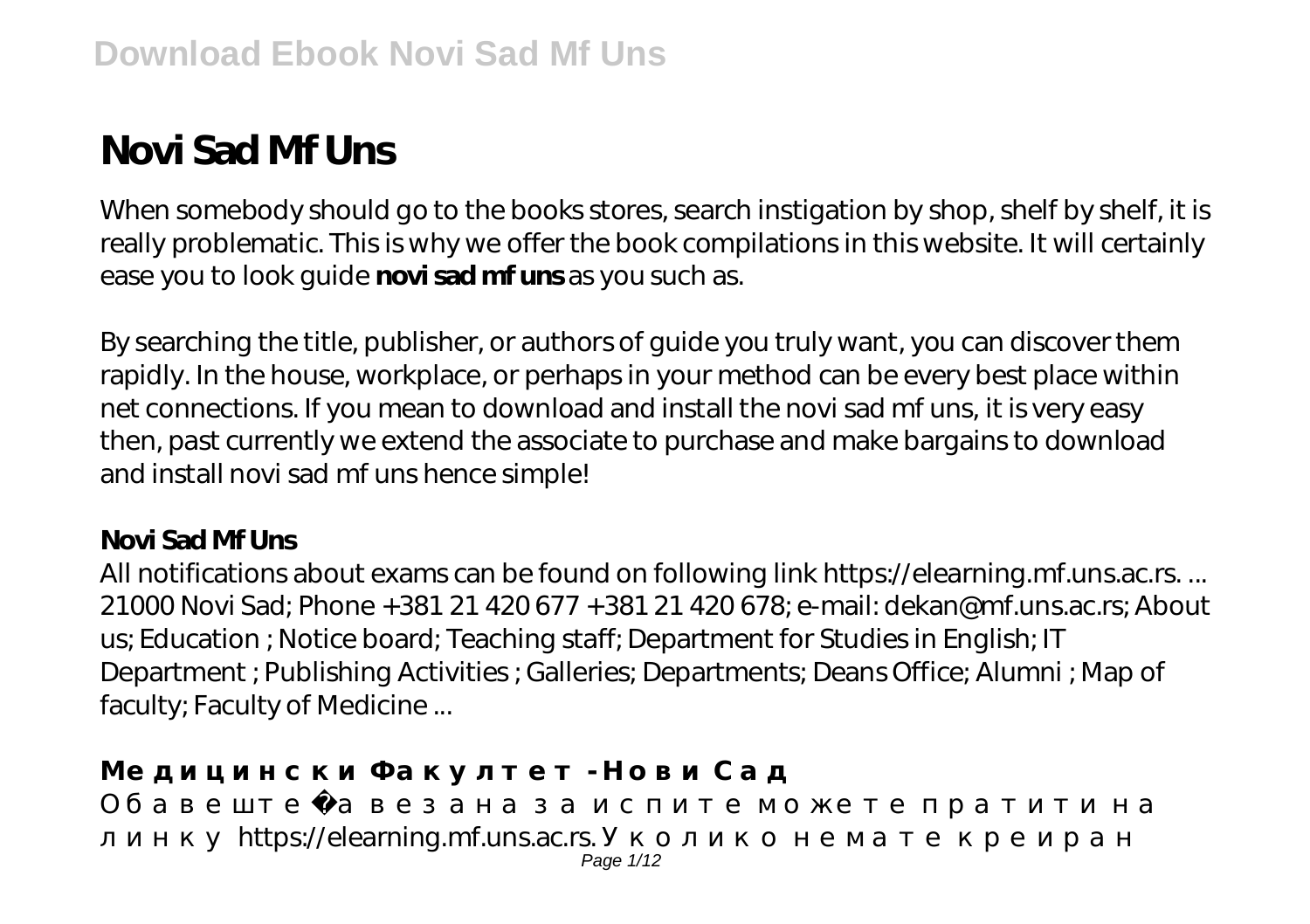**Медицински Факултет - Нови Сад**

(log in as quest).

All notifications about exams can be found on following link https://elearning.mf.uns.ac.rs. ... 21000 Novi Sad; Phone +381 21 420 677 +381 21 420 678; e-mail: dekan@mf.uns.ac.rs; About us; Education ; Notice board; Teaching staff; Department for Studies in English; IT Department ; Publishing Activities ; Galleries; Departments; Deans Office; Alumni ; Map of faculty; Faculty of Medicine ...

налог, овом порталу можете приступити у улози

## **Faculty of Medicine - University of Novi Sad**

Contact . Faculty of Medicine - University of Novi Sad Hajduk Veljkova 3 21000 Novi Sad. Telephone number - Dean office: 021/420677 021/420678 Fax: 021/6624153 e-mail: dekanmf@uns.ac.rs Undergraduate and Master Study Secretariat: 021/4843978 i 021/544025 e-mail: sanmore@uns.ac.rs, mladena.zeljkovic@mf.uns.ac.rs Studies in English

# **Faculty of Medicine University Novi Sad - mf.uns.ac.rs**

21000 Novi Sad; Phone +381 21 420 677 +381 21 420 678; e-mail: dekan@mf.uns.ac.rs; About us; Education ; Notice board; Teaching staff; Department for Studies in English; IT Department ; Publishing Activities; Galleries; Departments; Deans Office; Alumni ; Map of faculty; Faculty of Medicine; Hajduk Veljkova 3; 21000 Novi Sad ; Phone +381 21 420 677 +381 21 420 678; e-mail: dekan@mf.uns.ac.rs ...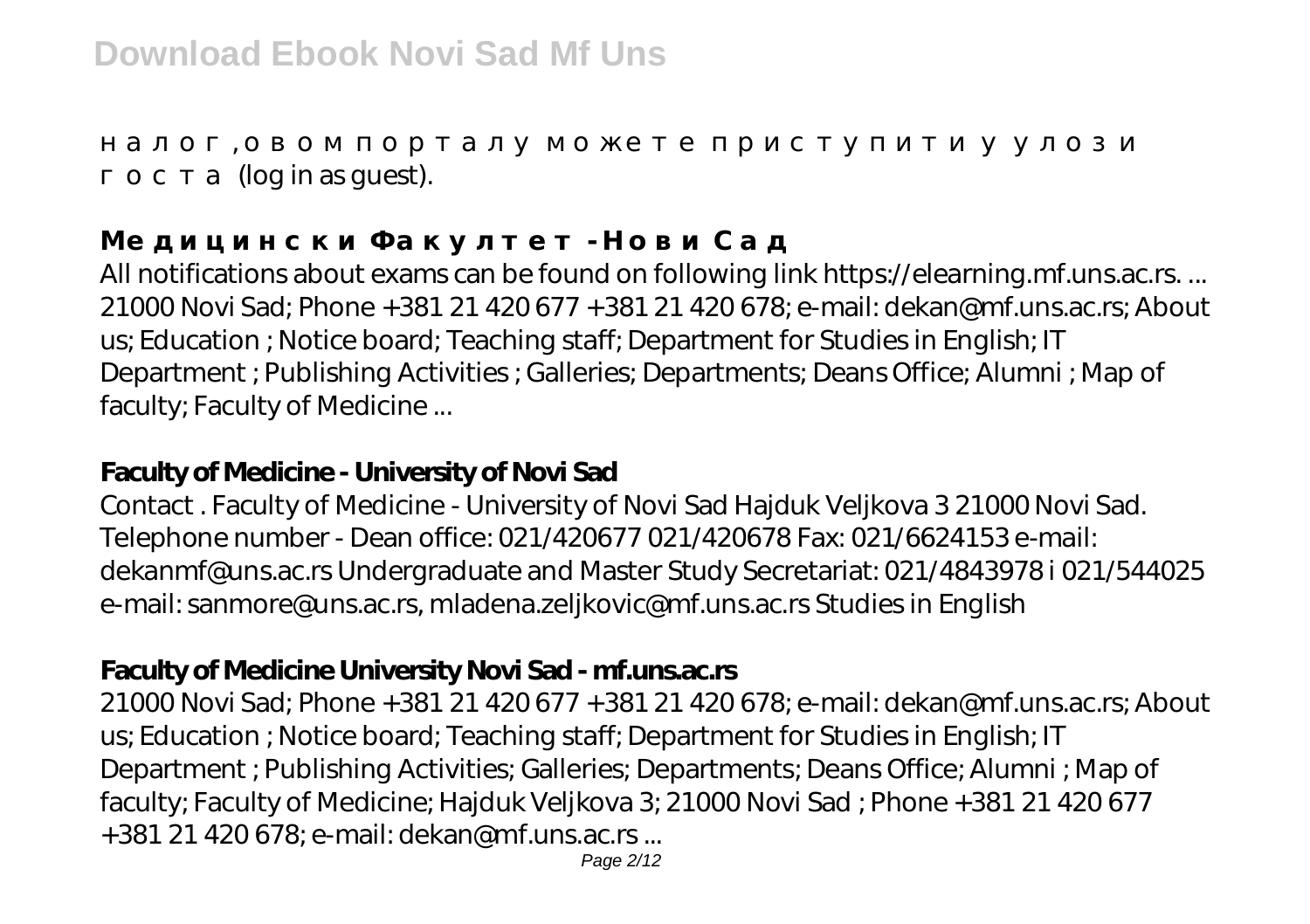# **EDUCATION - Medicinski Fakultet Novi Sad**

Full Professor. Clinical Center of Vojvodina, Clinic of Dermatovenereology Diseases. marina.jovanovic@mf.uns.ac.rs. Phone: 0214843562. ORCID ID :

Faculty of Medicine University of Novi Sad web presentation. Incoming Mobility Erasmus+ . International students and staff who are interested in study exchanges within the Erasmus+ program should first refer to their home institution in order to see whether there is an active and funded inter-institutional agreement with the University of Novi Sad.

# **Faculty of Medicine University Novi Sad - Students ...**

**Медицински Факултет - Нови Сад**

University of Novi Sad Faculty of MedicineHajduk Veljkova 3 21112 Novi Sad Republic of Serbia +381 21 420 677; +381 21 420 678 dekan@mf.uns.ac.rs www.mf.uns.ac.rs EXAMINATION TERMS 2020/2021 Examination term Start date End date APPLICATION PERIOD NOVEMBER (only final year students and students with extended status)

# **University of Novi Sad Faculty of Medicine - mf.uns.ac.rs**

university of novi sad - faculty of medicine novi sad univerzitet u novom sadu - medicinski fakultet novi sad admission 2020/2021 septembarski upisni rok 2020/2021. final list for admission kona na lista za upis kandidata studies in medicine in english studije medicine na engleskom jeziku broj prijave ime i prezime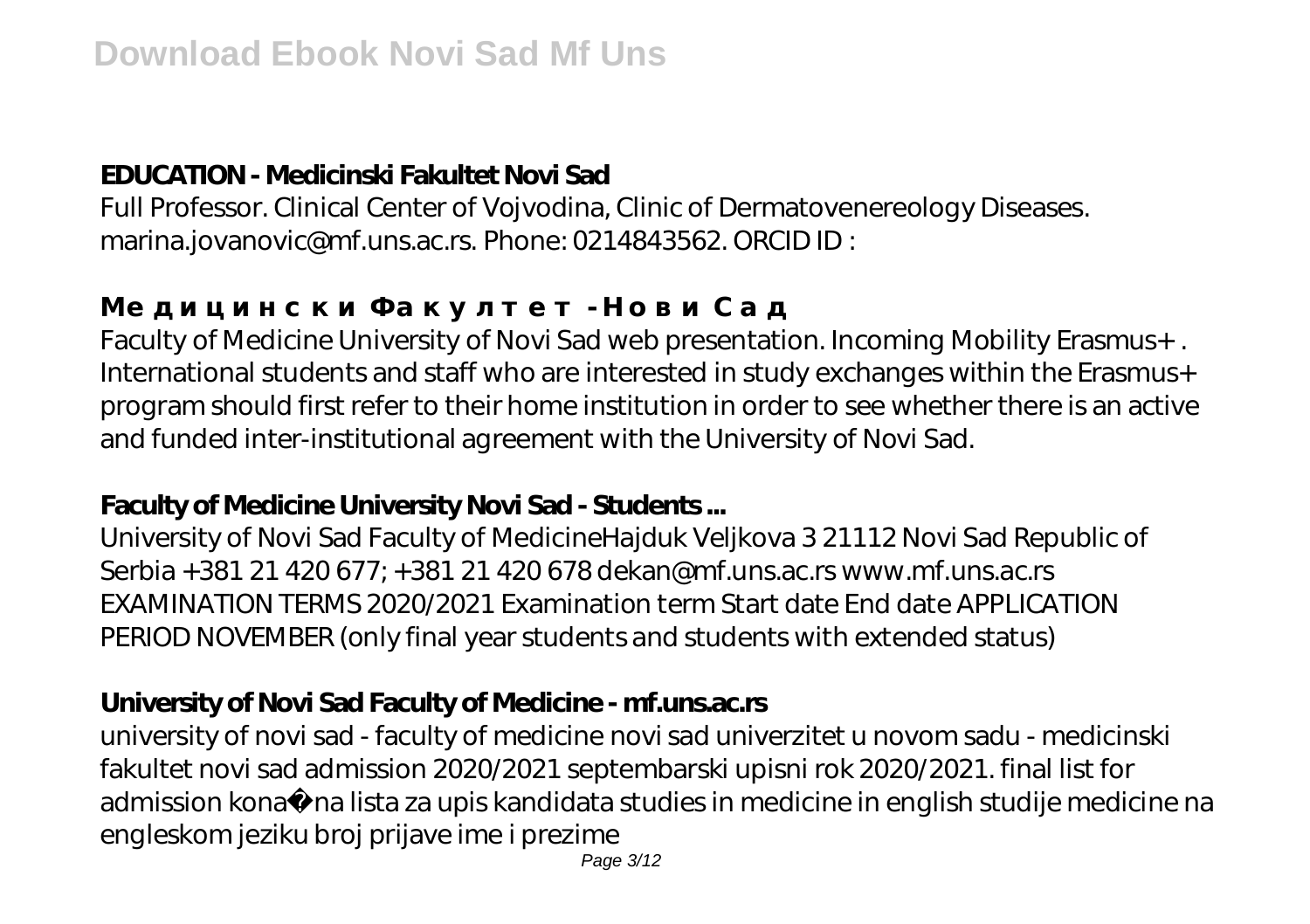# **UNIVERSITY OF NOVI SAD - FACULTY OF MEDICINE NOVI SAD ...**

овање . Европска комисија је 24.  $2018$ .

## **University of Novi Sad - Univerzitet u Novom Sadu**

Faculty of Medicine University of Novi Sad web presentation. Study program details 2008 (Old program) Study program details 2014

за високо образовање Универзитету у Новом Саду.

#### **Faculty of Medicine University Novi Sad - mf.uns.ac.rs**

IMPORTANT: Transfer students must complete minimum 50% of the desired study program at the Faculty of Medicine Novi Sad (that is min. 3 years of studies = 180 ECTS for Medicine studies and 150 ECTS for Dentistry studies). The applications for transfer are evaluated and transfers approved by an Admission Board of the Faculty of Medicine Novi Sad.

#### **2021 ACADEMIC YEAR - University of Novi Sad**

UNIVERSITY OF NOVI SAD - 14 FACULTIES, THREE INSTITUTES, 50,000 STUDENTS, 5,000 EMPLOYEES Harmony of nature and modern architecture on the banks of the Danube UNS AWARDED THE ERASMUS CHARTER FOR HIGHER EDUCATION The European Commission has adopted a decision on awarding the Erasmus Charter for Higher Education to the University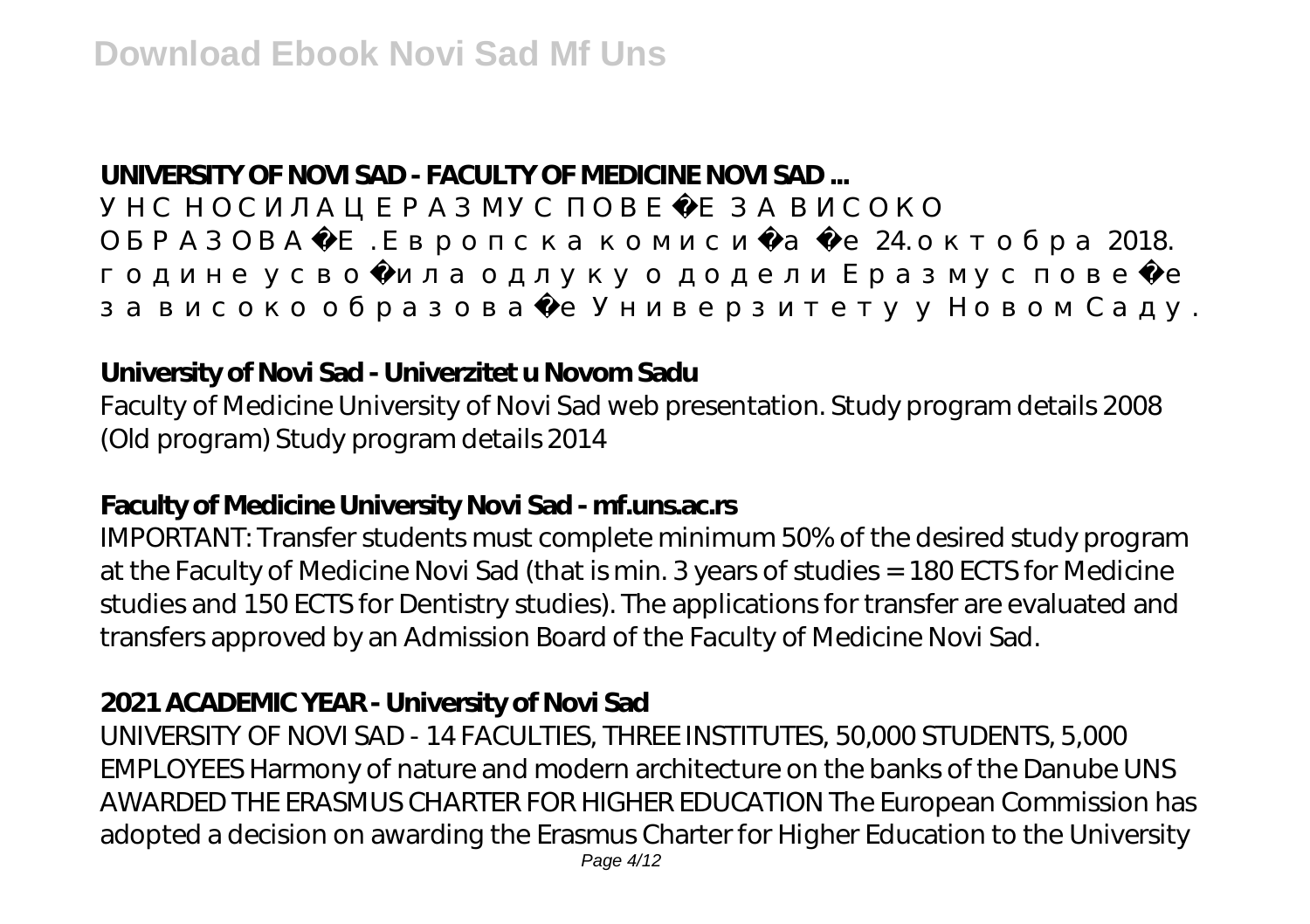# of Novi Sad

# **University of Novi Sad - UNIVERSITY**

International exchange students have a variety of possibilities to study at UNS for one or two semesters, since the University of Novi Sad is actively involved in international projects and networks, as well as bilateral agreements with numerous universities from abroad.

# **University of Novi Sad - Information for foreign students**

Download Ebook Novi Sad Mf Uns Novi Sad Mf Uns Thank you totally much for downloading novi sad mf uns.Maybe you have knowledge that, people have see numerous times for their favorite books subsequent to this novi sad mf uns, but stop taking place in harmful downloads. Rather than enjoying a fine ebook gone a mug of coffee in the afternoon, otherwise they juggled similar to some harmful virus ...

# **Novi Sad Mf Uns - flyingbundle.com**

Official internet presentation of University of Novi Sad, the second largest state university in Serbia. Welcome!

# **University of Novi Sad - Study programmes in English**

Pravilnik o izmenama i dopunama Pravilnika o bližim uslovima za upis na integrisane studije, studije prvog i drugog stepena i na inu sprovo enja prijemnog ispita na Medicinskom fakultetu Novi Sad. Objavljen: 04.02.2020. Objavljen: 04.06.2019. Objavljen: 31.01.2020. 2.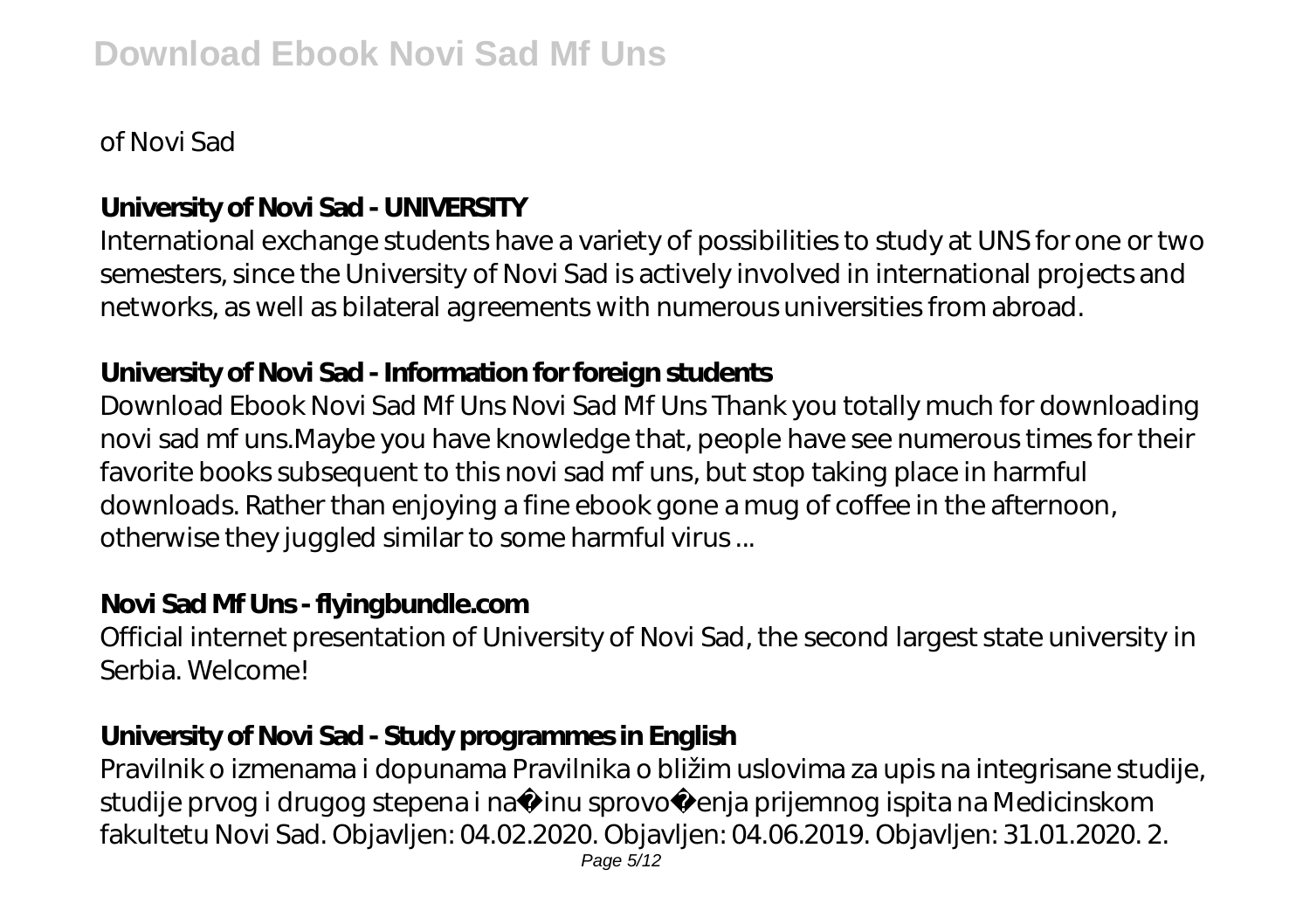### **Medicinski Fakultet Univerzitet Novi Sad - Download ...**

Lunch break in the garden hosted by the Faculty of Medicine Novi Sad, where students will have the possibility to meet their colleagues from English departments and student association. 13.30 – 16.30. Complimentary sightseeing tour hosted by Faculty of Medicine (professional guidance) (Novi Sad city and Petrovaradin Fortress) SUNDAY, 21 TH MAY - OPTIONAL . 10.00 – 14.00. Open-day guests ...

#### **Faculty of Medicine University Novi Sad - Home - Open Day**

Faculty of Medicine - University of Novi Sad Redesigned by cib, januar 2010. ...

Creating antibacterial surfaces is the primary approach in preventing the occurrence and diffusion of clinical infections and foodborne diseases as well as in contrasting the propagation of pandemics in everyday life. Proper surface engineering can inhibit microorganism spread and biofilm formation, can contrast antimicrobial resistance (AMR), and can avoid cross-contamination from a contaminated surface to another and eventually to humans. For these reasons, antibacterial surfaces play a key role in many applications, ranging from biomedicine to food and beverage materials, textiles, and objects with frequent human contact. The incorporation of antimicrobial agents within a surface or their addition onto a surface are very effective strategies to achieve this aim and to properly modify many other surface properties at the same time. In this framework, this Special Issue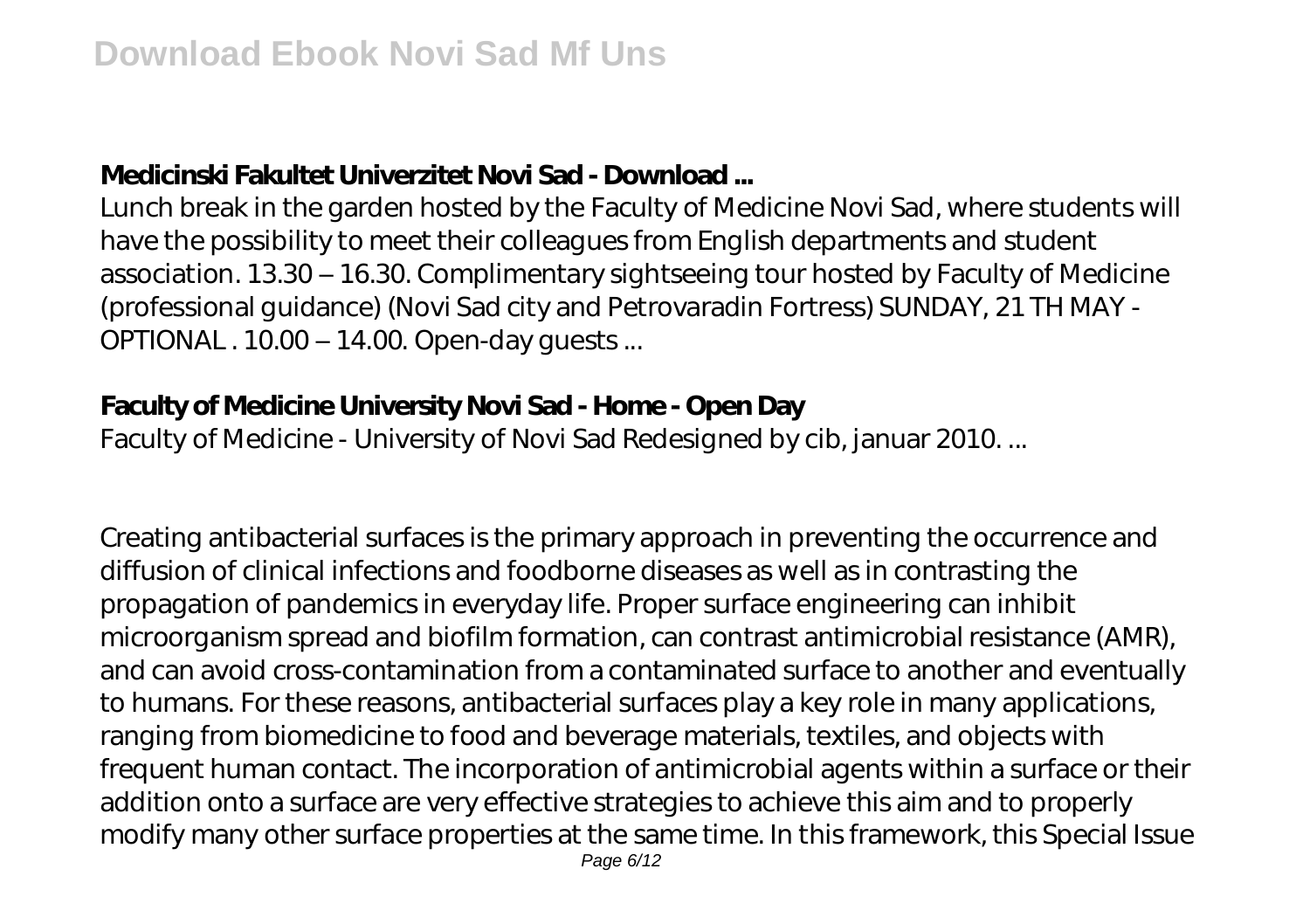collects research studying several materials and methods related to the antibacterial properties of surfaces for different applications and discussions about the environmental and human-safety aspects.

This book constitutes the proceedings of the 21st International Conference on Speech and Computer, SPECOM 2019, held in Istanbul, Turkey, in August 2019. The 57 papers presented were carefully reviewed and selected from 86 submissions. The papers present current research in the area of computer speech processing including audio signal processing, automatic speech recognition, speaker recognition, computational paralinguistics, speech synthesis, sign language and multimodal processing, and speech and language resources.

This book constitutes the refereed proceedings of the 15th International Conference on Hybrid Artificial Intelligent Systems, HAIS 2020, held in Gijón, Spain, in November 2020. The 65 regular papers presented in this book were carefully reviewed and selected from 106 submissions. The papers are grouped into these topics: advanced data processing and visualization techniques; bio-inspired models and optimization; learning algorithms; data mining, knowledge discovery and big data; and hybrid artificial intelligence applications.

The volume presents a collection of peer-reviewed articles from the 9th KES International Conference on Intelligent Decision Technologies (KES-IDT-17), held in Vilamoura, Algarve, Portugal on 21–23 June 2017. The conference addressed critical areas of computer science, as well as promoting knowledge transfer and the generation of new ideas in the field of Page 7/12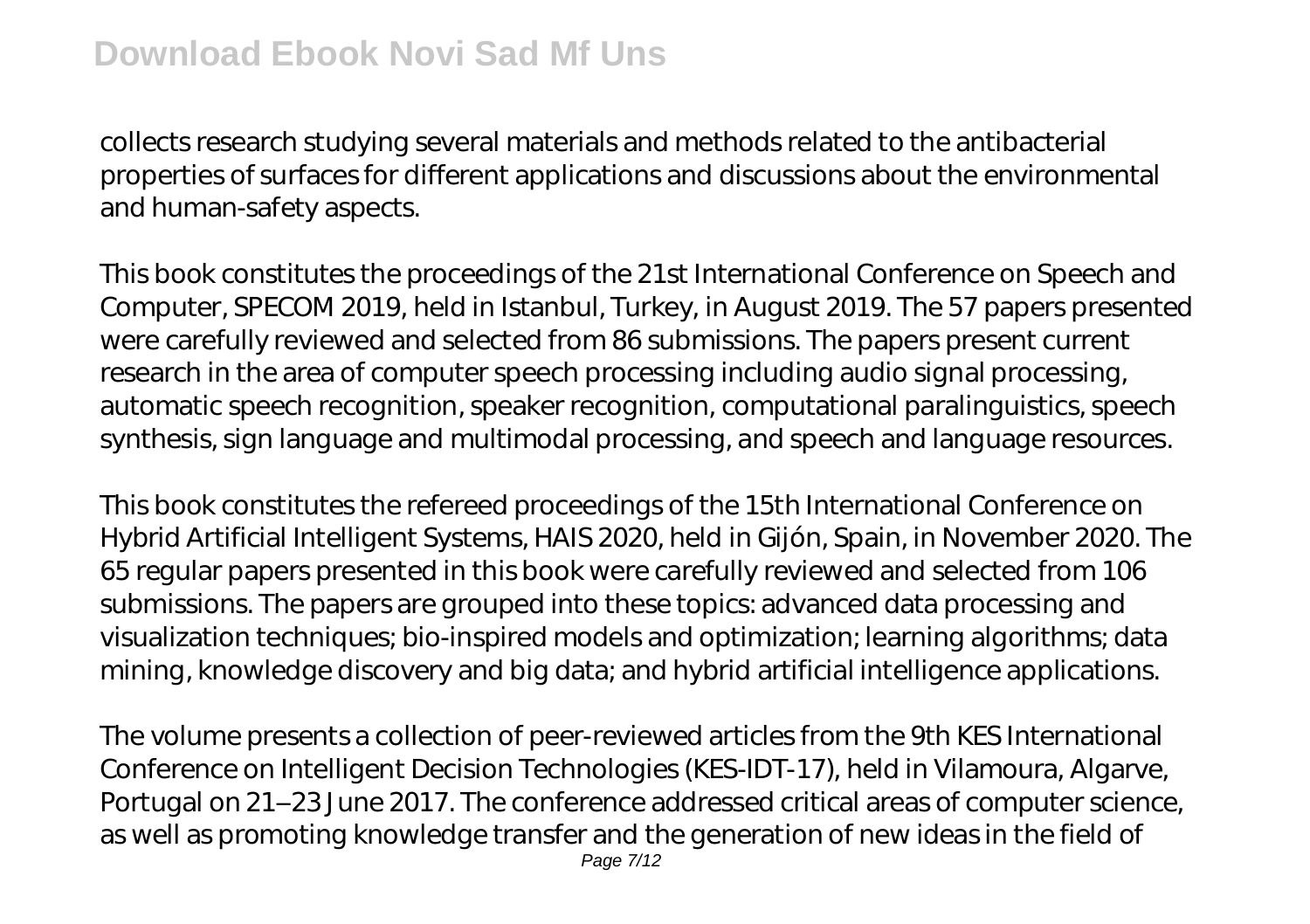intelligent decision making, project management and data analysis. The range of topics addressed includes methods of classification, prediction, data analysis, decision support, modeling, social media and many more in such diverse areas as finance, linguistics, management and transportation.

This book includes 57 papers presented at the SOCO 2019 conference held in the historic city of Seville (Spain), in May 2019. Soft computing represents a set of computational techniques in machine learning, computer science and various engineering disciplines, which investigate, simulate, and analyze very complex issues and phenomena. The selection of papers was extremely rigorous in order to maintain the high quality of the conference, which featured a number of special sessions, including sessions on: Soft Computing Methods in Manufacturing and Management Systems; Soft Computing Applications in the Field of Industrial and Environmental Enterprises; Optimization, Modeling and Control by Soft Computing Techniques; and Soft Computing in Aerospace, Mechanical and Civil Engineering: New methods and Industrial Applications.

This two-volume set of LNCS 11871 and 11872 constitutes the thoroughly refereed conference proceedings of the 20th International Conference on Intelligent Data Engineering and Automated Learning, IDEAL 2019, held in Manchester, UK, in November 2019. The 94 full papers presented were carefully reviewed and selected from 149 submissions. These papers provided a timely sample of the latest advances in data engineering and machine learning, from methodologies, frameworks, and algorithms to Page 8/12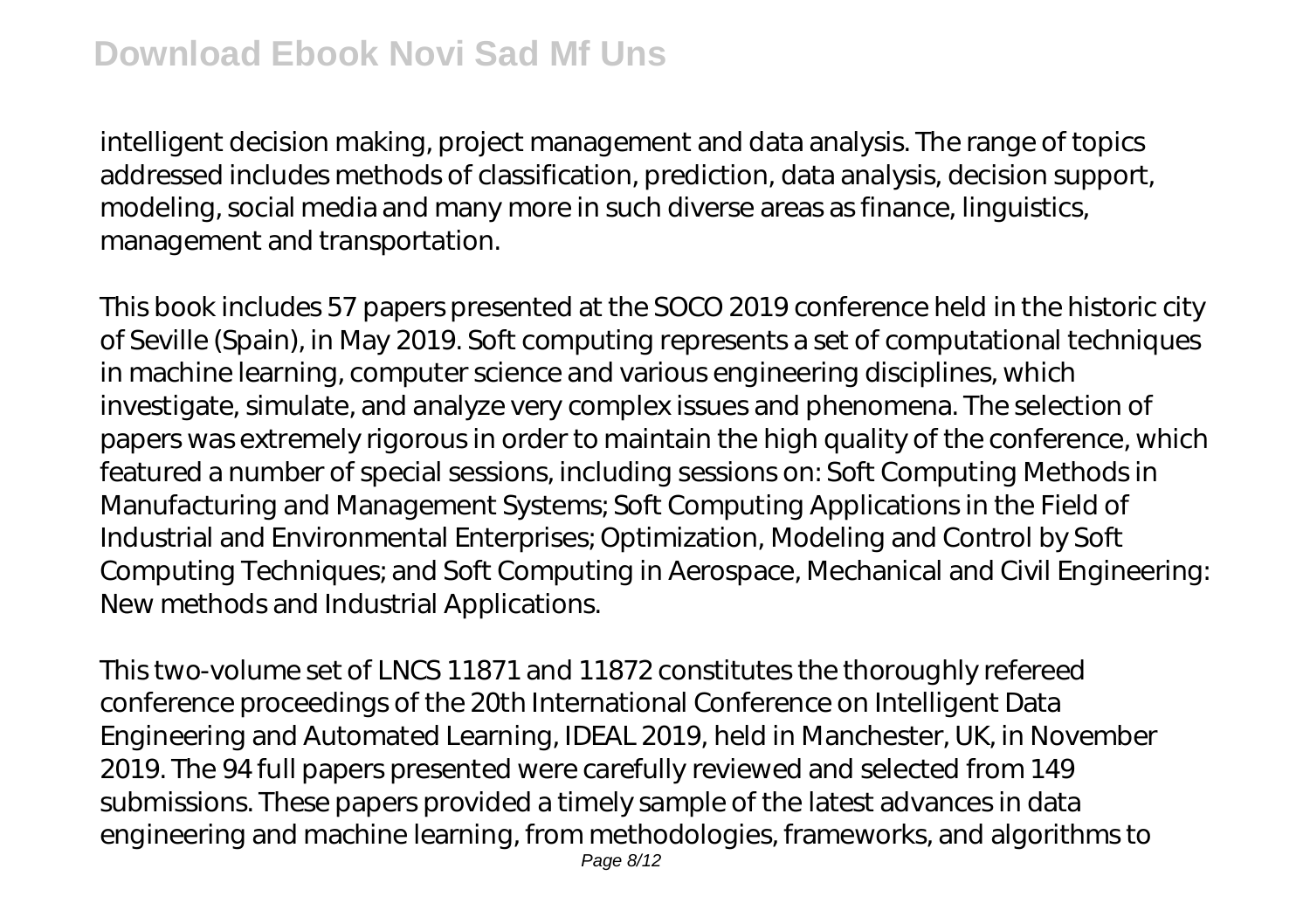applications. The core themes of IDEAL 2019 include big data challenges, machine learning, data mining, information retrieval and management, bio-/neuro-informatics, bio-inspired models (including neural networks, evolutionary computation and swarm intelligence), agents and hybrid intelligent systems, real-world applications of intelligent techniques and AI.

This book contains accepted papers presented at SOCO 2020 conference held in the beautiful and historic city of Burgos (Spain), in September 2020. Soft computing represents a collection or set of computational techniques in machine learning, computer science and some engineering disciplines, which investigate, simulate, and analyze very complex issues and phenomena. After a through peer-review process, the SOCO 2020 International Program Committee selected 83 papers which are published in these conference proceedings and represents an acceptance rate of 35%. Due to the COVID-19 outbreak, the SOCO 2020 edition was blended, combining on-site and on-line participation. In this relevant edition a special emphasis was put on the organization of special sessions. Eleven special session were organized related to relevant topics such as: Soft Computing Applications in Precision Agriculture, Manufacturing and Management Systems, Management of Industrial and Environmental Enterprises, Logistics and Transportation Systems, Robotics and Autonomous Vehicles, Computer Vision, Laser-Based Sensing and Measurement and other topics such as Forecasting Industrial Time Series, IoT, Big Data and Cyber Physical Systems, Non-linear Dynamical Systems and Fluid Dynamics, Modeling and Control systems The selection of papers was extremely rigorous in order to maintain the high quality of SOCO conference Page 9/12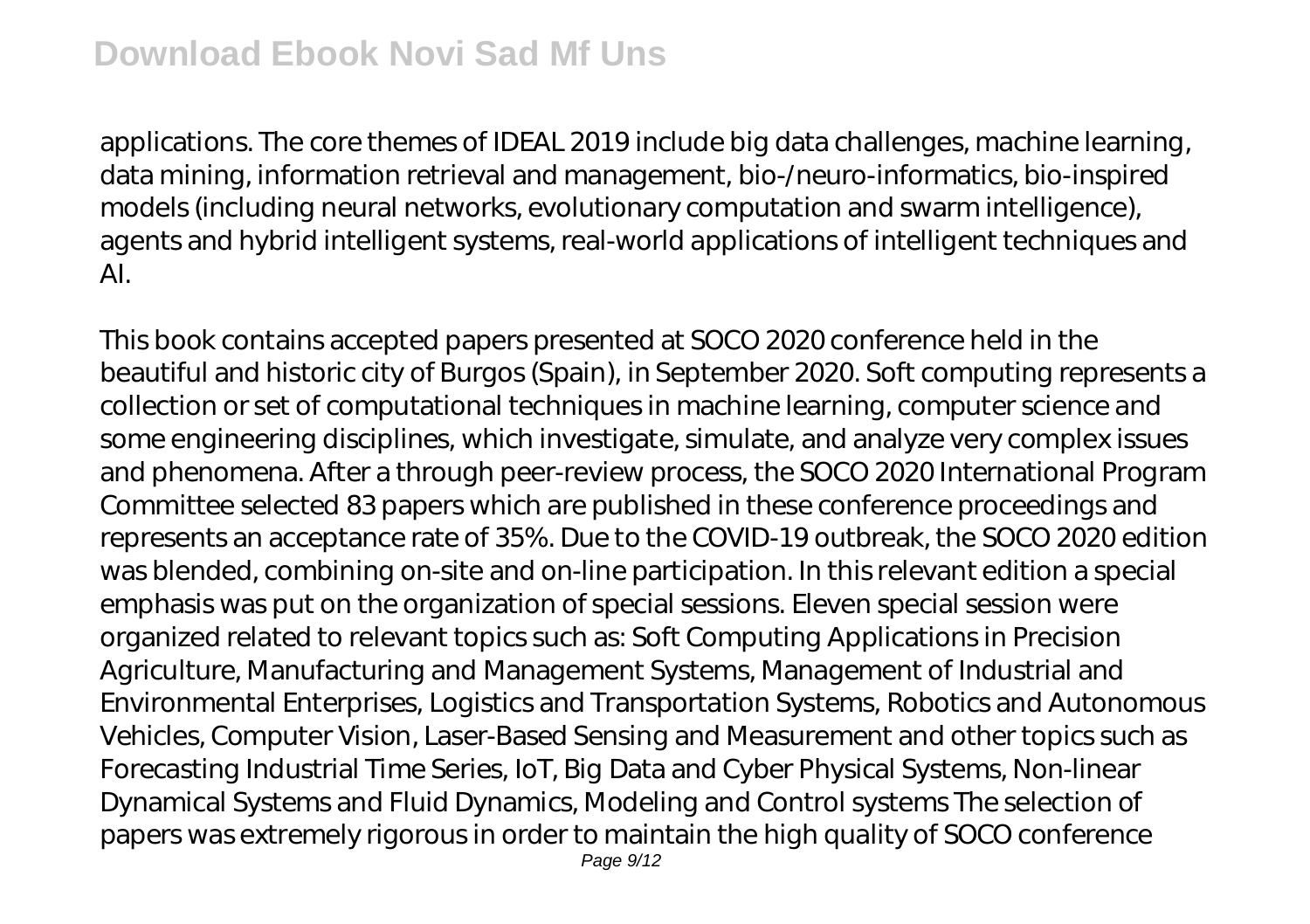editions and we would like to thank the members of the Program Committees for their hard work in the reviewing process. This is a crucial process to the creation of a high standard conference and the SOCO conference would not exist without their help.

This book of Advances in Intelligent and Soft Computing contains accepted papers presented at SOCO 2021 conference held in the beautiful and historic city of Bilbao (Spain), in September 2021. Soft computing represents a collection or set of computational techniques in machine learning, computer science, and some engineering disciplines, which investigate, simulate, and analyze very complex issues and phenomena. After a through peerreview process, the 16th SOCO 2021 International Program Committee selected 78 papers which are published in these conference proceedings and represents an acceptance rate of 48%. In this relevant edition, a special emphasis is put on the organization of special sessions. Seven special sessions are organized related to relevant topics as follows: applications of machine learning in computer vision; soft computing applied to autonomous robots and renewable energy systems; optimization, modeling, and control by soft computing techniques (OMCS); challenges and new approaches toward artificial intelligence deployments in real-world scenarios; time series forecasting in industrial and environmental applications (TSF); soft computing methods in manufacturing and management systems and applied machine learning. The selection of papers was extremely rigorous in order to maintain the high quality of the conference, and we would like to thank the members of the program committees for their hard work in the reviewing process. This is a crucial process to the creation of a high standard conference, and the SOCO conference would not exist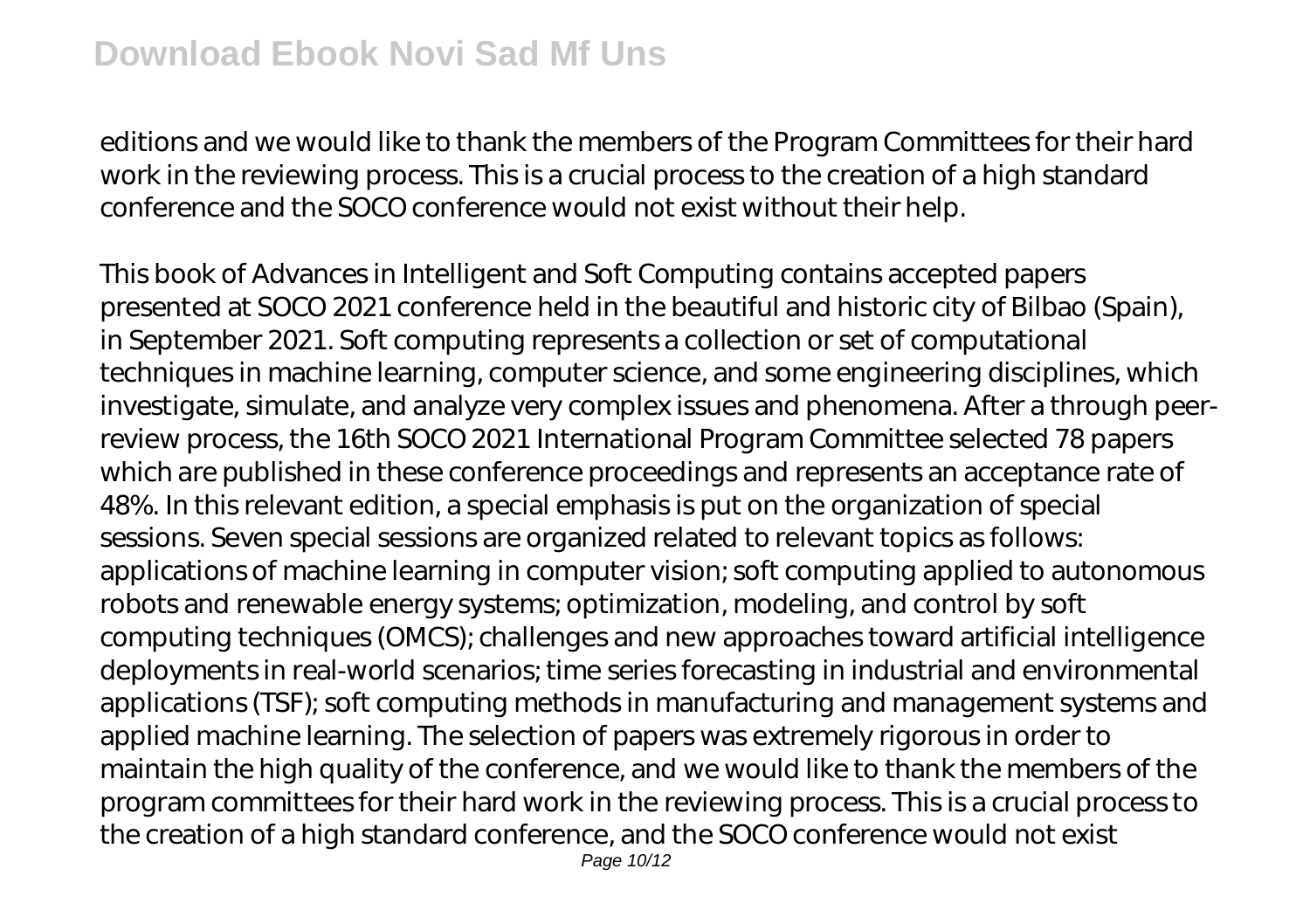without their help.

This two-volume set LNCS 11314 and 11315 constitutes the thoroughly refereed conference proceedings of the 19th International Conference on Intelligent Data Engineering and Automated Learning, IDEAL 2018, held in Madrid, Spain, in November 2018. The 125 full papers presented were carefully reviewed and selected from 204 submissions. These papers provided a timely sample of the latest advances in data engineering and automated learning, from methodologies, frameworks and techniques to applications. In addition to various topics such as evolutionary algorithms, deep learning neural networks, probabilistic modelling, particle swarm intelligence, big data analytics, and applications in image recognition, regression, classification, clustering, medical and biological modelling and prediction, text processing and social media analysis.

This book uses real-world clinical case analyses of hot topics to provide insights into noninvasive mechanical ventilation (NIV). Written by leading international teachers and experts, it features a selection of "major controversial topics in clinical practice" and demonstrates how these cases can be used to teach about NIV. It then presents a discussion of the topics in various scenarios (anesthesiology, critical care, emergency and pneumology). The chapters allow readers to develop a case-by-case understanding of NIV in acute and chronic respiratory disorders, and perioperative and in intensive care patients, also thanks to Electronic Supplementary Materials. Lastly the authors summarize five key points / recommendations. This book is an attractive resource also for universities/ educational